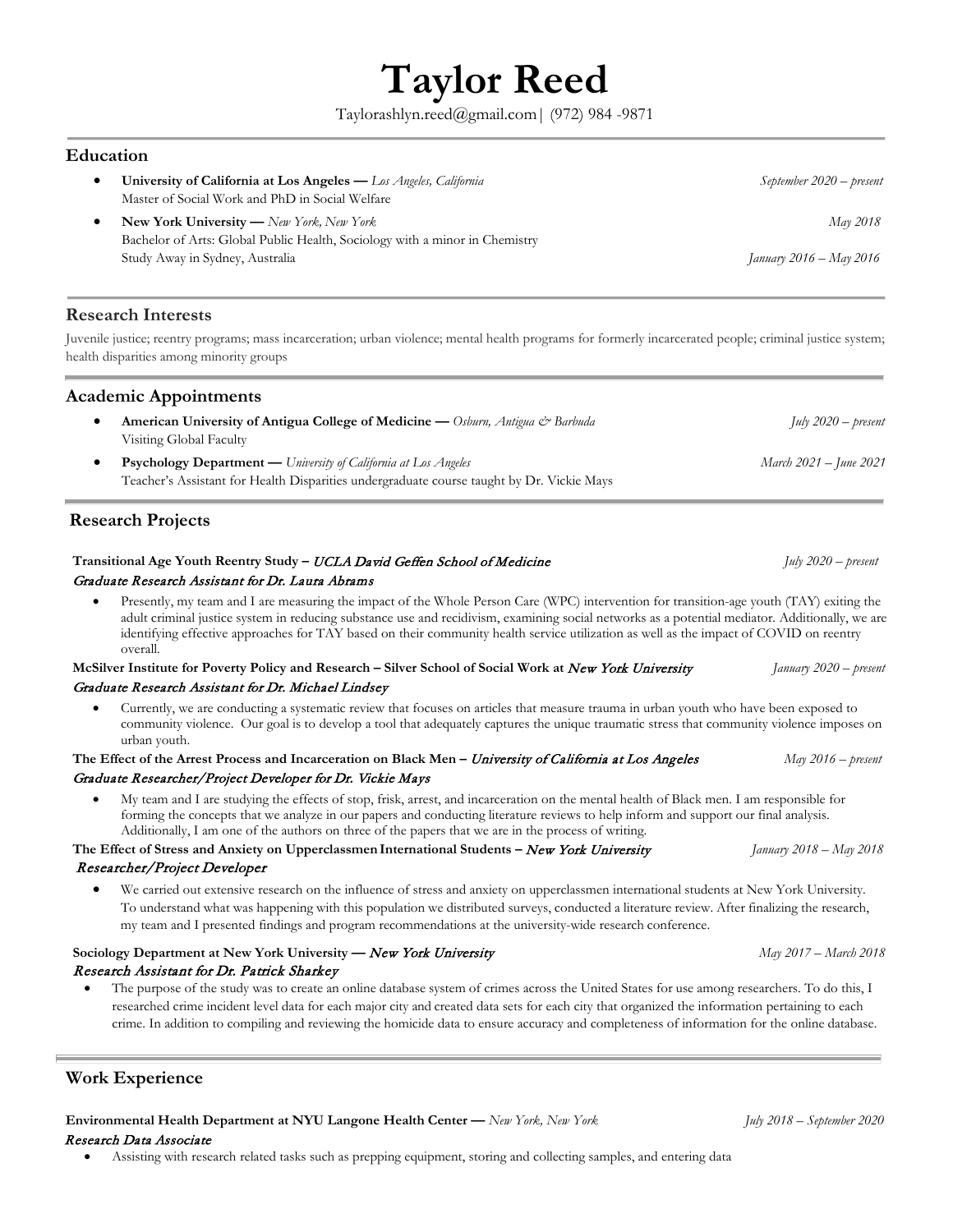- Recruiting and enrolling patients according to study protocol
- Helping faculty prepare abstracts, posters and manuscripts for presentations and for publication

# **NYU School of Global Public Health** — *New York*, *New York August* **2018 –** *August* **2018 –** *August* **2018 –** *August* **2019**

## Teacher's Assistant

- Collaborated with professor to create class presentation talks, syllabus, mid-term and final exam for students
- Organized all class materials including attendance, grade calculations, and homework
- Arranged meetings with students to review classroom material and provide feedback concerning their progress and work

# **Memorial Sloan Kettering Cancer Center —** *New York, New York* May 2017 – *June 2018*

## Intern

- Shadowed under a pediatric oncologist every morning during in-and out-patient clinical rotations
- Charted patient information to present to supervisor for patient review
- Attended meetings where doctors from all departments discussed care plans and issues for all

#### **College Connection —** *New York, New York September 2014 – December 2015* College Guide

- Took 5th-9th graders on tours of New York University to expose them to the various sectors of a university
- Explained the college application process to students to prepare them for future application
- Completed all administrative work that included updating and preparing data files to ensure organization of the program

# **Publications**

Shearston J, Eazor J, Lee L, **Reed T,** Ruzmyn V, Ort D, Weitzman ML, Gordon T. Effects of Electronic Cigarettes and Hookah Water Pipe Use on Home Air Quality. Tobacco Control. Accepted April 2021.

#### Under Review

Palamar J, El Shahawy O, **Reed T,** Weitzman ML. Past-Month Vaping of Cannabis among High School Seniors in the United States, 2017-2018. Pediatrics. Submitted August 2020.

#### In Preparation

Karey E, Hess J, Shearston J, Lee L, **Reed T,** Eazor J, Gibbon G, Katsigeorgis M, Edid A, Maherally S, Shetty A, Rebuli ME, Jaspers I, Weitzman ML, Gordon T. The Nose Knows: Sniffing out the Immunological Effects of Alternative Tobacco Products in Habitual Users. Environmental Health Perspectives. Submitting Winter 2020.

Dearing BA, Karey E, **Reed T**, Gordon T, Weitzman ML. The Association between E-Cigarette Use and Levels of Trace Metals in Blood and Urine: Analysis of an NHANES sample. Journal: TBD. Submitting Winter 2020.

## **Conference Presentations**

| Evaluating the Cardiopulmonary and Inflammatory Effects Associated with Electronic Cigarettes Use<br>Tobacco Regulatory Science Meeting, NIH Campus, Bethesda, MD | October 2019                                                                               |
|-------------------------------------------------------------------------------------------------------------------------------------------------------------------|--------------------------------------------------------------------------------------------|
|                                                                                                                                                                   |                                                                                            |
|                                                                                                                                                                   | Stop, Frisk, Arrest, and Incarcerate: Psychological Consequences of Policing for Black Men |
| American Psychological Association Convention, McCormick Place, Chicago, IL                                                                                       |                                                                                            |

# **Leadership and Involvement**

#### **NYU Program Board —** *New York, New York May 2017 – May 2018*

#### Treasurer

- Managed a \$250K budget across 11 different programming committees to certify effective use of money spent for each event
- Partnered with organizations including Universal Music Group, Sony Music, and the Clive Davis Institute to plan events with up to 3,000 plus attendance